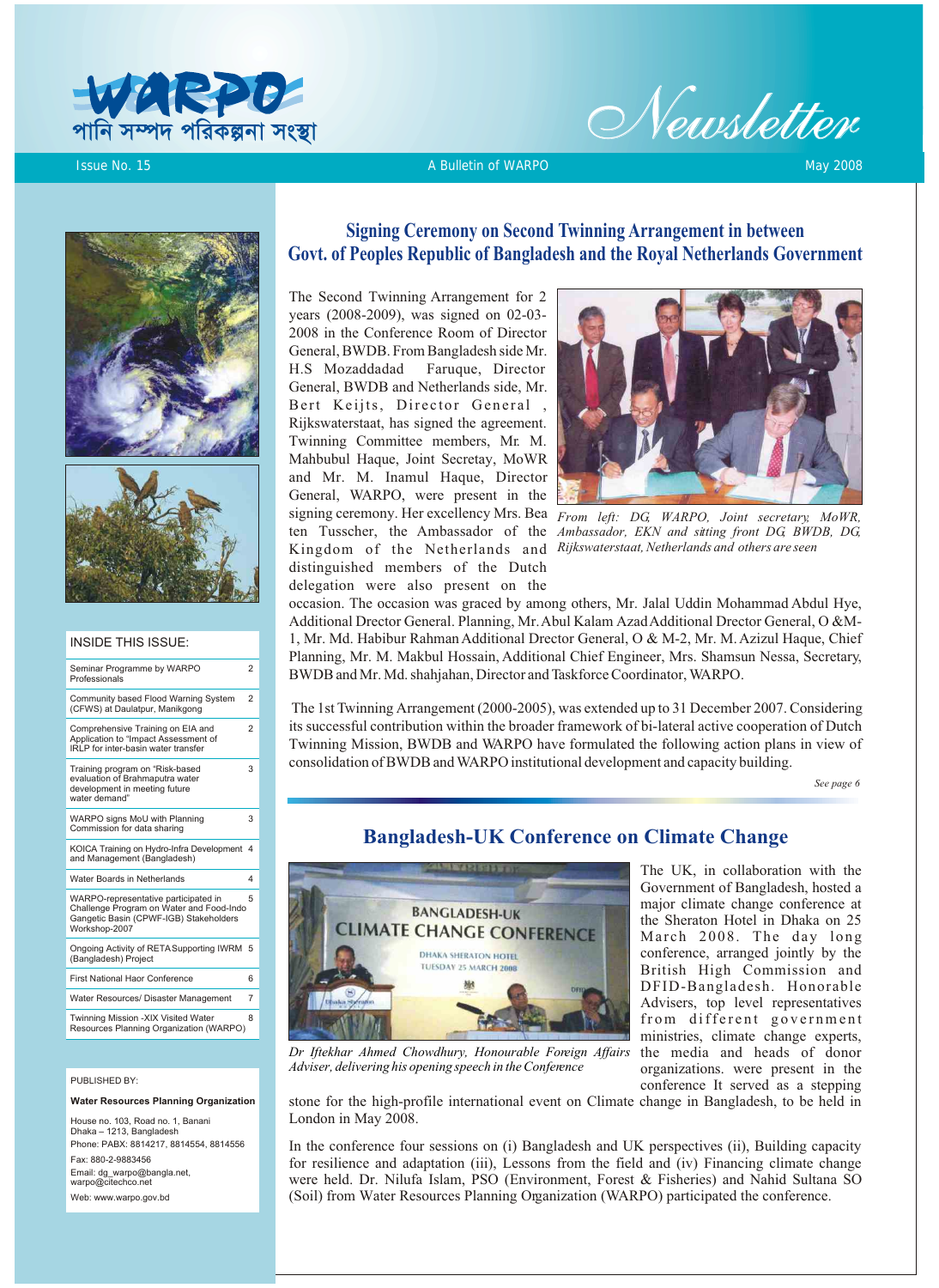

## **Seminar Programme by WARPO Professionals**

During the last 4 months of 2008 WARPO professionals have performed 4 presentations in the conference room of WARPO. Presentations were mainly held on the topic related to water management and planning, current development issues of our country, professional trainings in local and abroad etc. The schedule of the presentation during this period of Newsletter is given below:

| SL | <b>Name &amp; Designation</b>         | <b>Presentation Topic</b>                                                                                 | <b>Date</b> |
|----|---------------------------------------|-----------------------------------------------------------------------------------------------------------|-------------|
| 9  | Md.Hasan Shahriar<br>SO (Geologist)   | Aduki Fault                                                                                               | 17/01/08    |
| 10 | M. Inamul Haque<br>Director General   | Netherlands Visited                                                                                       | 28/01/08    |
| 11 | M. Inamul Haque<br>Director General   | World Wetland Day- 4th February                                                                           | 2/02/08     |
| 12 | Md. Hasan Parvez<br>PSO (Engineering) | Training Course on Changing Management and Managing<br>Change for BWDB and WARPO Officials in Netherlands | 3/04/08     |

# **WARPO and CEGIS Professional Letsited Community based Flood Warning System (CFWS) at Daulatpur, Manikgong**

A group of twelve professionals from WARPO, CEGIS visited pilot areas in Daulatpur of Manikganj district on 26 February 2008 to evaluate the "Community-based early flood warning system (CFWS)" presently under implementation by CEGIS. The system was developed under Environmental Management Information Network (EMIN), a project implemented by WARPO in collaboration with CEGIS and BWDB. The system interpret the 48 hours predictions from Flood forecasting Warning Center (FFWC) for the nearby river water levels and relay that information directly to local government officials and households. The project implemented the early warning system in Nagarpur upazila of Tangail District and Daulatpur Upazila of Manikgang District in the year 2004-2007 in the Brahmaputra basin area.



In the morning the team reached sub-divisional office of BWDB at Minikgang *WARPO and CEGIS officials are seen with the*  Sadar. The location was found suitable as local office of WARPO/BWDB to *community people* monitor and oversee the local flood warning system in the Brahmaputra Flood

basin. The team then visited a BRAC school, a local community gathering and households at Bara Boinna village of Daulatpur to appraise the impact of the system. This localized early warning system piloted there was found quite effective to empower the locals in reducing flood loses. It was underscored that CFWS activity should be further replicated in other places in the Brahmaputra flood basin under a project of joint collaboration among BWDB, WARPO and CEGIS.

# **Comprehensive Training on EIA and Application to "Impact Assessment of IRLP for inter-basin water transfer.**

A four day long training program was arranged on EIA and application in connection with the project "Impact Assessment of Indian River Linking Project (IRLP) for Inter Basin Water Transfer" between 17-20 February 2008. The objective of the project is to assess probable socio-economic and environmental implication with the proposed IRLP. The study project is being implemented by WARPO in association with IWM and CEGIS and associates. CEGIS has been contracted to support environmental assessment of the project.

CEGIS organized the training program to brief about the approaches/methods that are being used for the assessment of socio-economic and environmental implication, future projections, water demand assessment, environmental flow assessment etc in connection with the Project. About fifteen professionals from WARPO and CEGIS participated in the training program. In the concluding session of the program Muhamud Inamul Haque, Director General, WARPO



*Participants of the training are seen in the picture*

interacted with the participants on some important issues of training course and finally distributed certificates among the participants of the training program.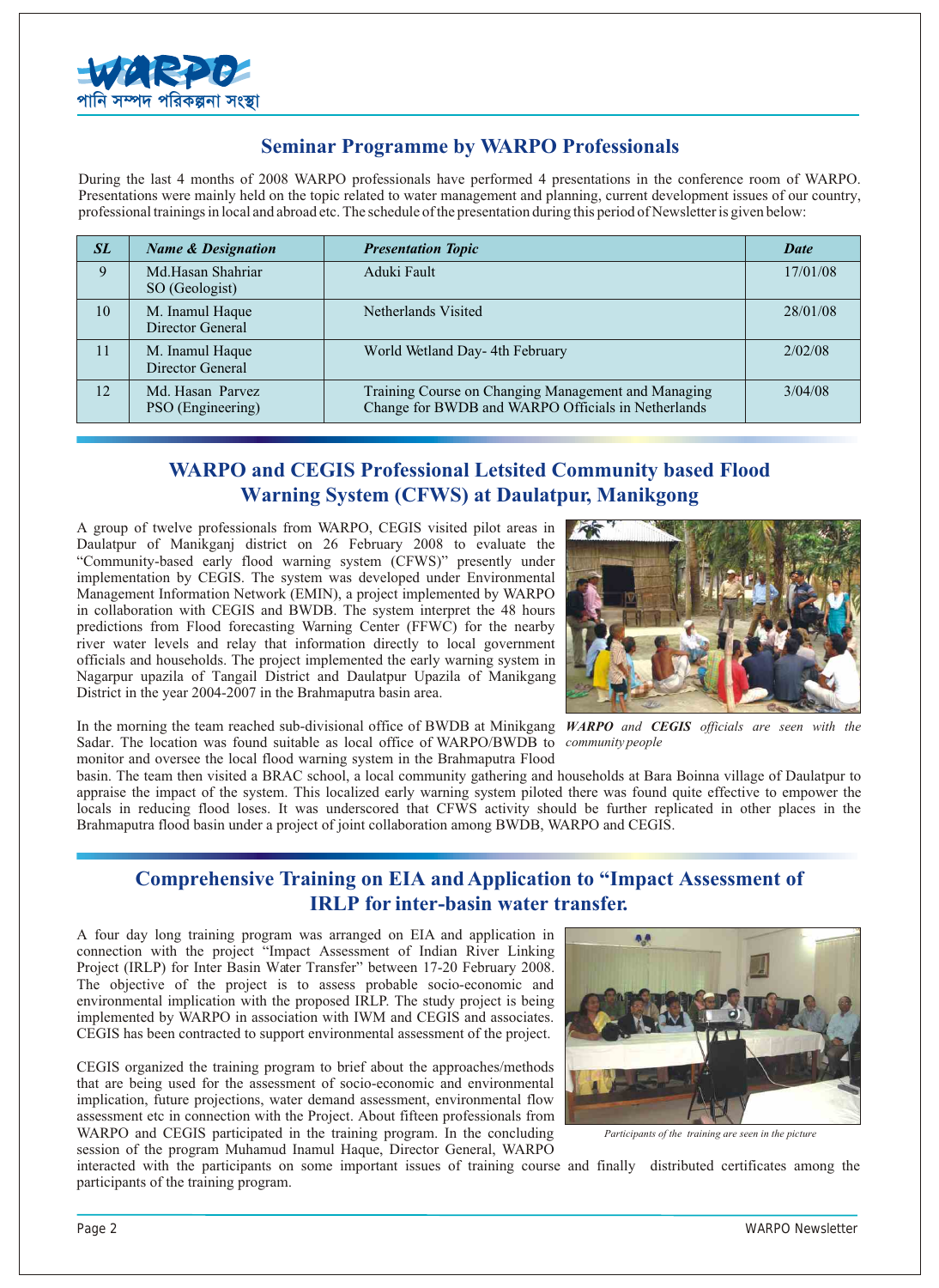*Newsletter*

# **Training program on "Risk-based evaluation of Brahmaputra water development in meeting future water demand"**

A two day long training program was organized by WARPO on "Risk-based evaluation of Brahmaputra water development" between 24-25 March 2008. The objective of the program was to train the professionals of WARPO on riskbased evaluation technique for water sector projects with particular reference to the Brahmaputra Barrage Project. The training lectures described the methods and technique adopted in the evaluation of Brahmaputra Barrage under a collaborative research project undertaken by Institute of Water and Flood Management (IWFM) of Bangladesh University of Engineering and Technology (BUET) with Water Resources Planning Organization (WARPO). Other partner institutions of the research project were CEGIS and BARC. A MoU was signed between WARPO and IWFM in this regard in 2005. The study aims to develop tools and criteria that would enable improved assessment of the options for development of the Brahmaputra River in meeting long term *DG,WARPO, Prof. Jahiruddin Chowdhury and other are seen in the*  water demand of the Brahmaputra Dependent Area within Bangladesh (BDA). The research project is in line with the National Water Management Plan (NWMP) program MR 001 under Major River cluster. The tools and indicators are widely accepted for water resources planning and expected to contribute in the future water resources development projects.

M. Inamul Haq, Director General, WARPO inaugurated the training program. Prof. Jahir Uddin Chowdhury, IWFM, BUET and Dr. M. Shahjahan Mondal, IWFM, BUET were the key resource persons in the training program. Lectures were delivered on Concepts and Principles of Integrated Water Management, Time Series Modeling of Brahmaputra Flows, Risk-Based Approach in Water Resources Planning, Risk-Based Evaluation of Water Development Options (Brahmaputra Barrage). Around twenty-four professionals from WARPO, representatives from BARC and CEGIS participated in the training program.



*in the Picture.*



*Power Point Presentation Session on Training Program.*

## **WARPO signs MoU with Planning Commission for data sharing**

Water Resources Planning Organization (WARPO) and the Transport Sector Coordination (TSC) Wing of the Planning Commission signed an MoU on 13 April, 2008 concerning collaboration in sharing data. TSC and WARPO, in pursuance of their mandated activities and responsibilities, wish to collaborate mutually by signing the MoU between themselves for sharing data both in digital and hard copy form.

Mr. A. M. M. Nasir Uddin , Member, Infrastructure, Planning Commission chaired the inaugural MoU signing ceremony at the Planning Commission conference room. Mr. M. Inamul Haque, Director General, WARPO and Mr. Kamal Uddin Ahmad, Division Chief, Planning Commission signed in the MoU on behalf of the respective organizations.

Type of data that can be exchanged from TSC includes mainly data on roads, *Planning Commission, Mr. M. Inamul Haque, DG of*  railways, waterways and on-going & proposed transport section projects/programs undertaken by different organization/authorities.

The WARPO Act 1992 and The National Water Policy (NWPo) have mandated



*Mr. A. M. M. Nasir Uddin , Member, Infrastructure, WARPO and Mr. Kamal Uddin Ahmad, Division Chief, Planning Commission are seen at the MoU signing ceremony.*

WARPO to maintain, update and disseminate the National Water Resources Database (NWRD). NWRD is the major source of water related data in the country and contains data of different agencies, organizations and projects. It was established in 1998. The NWRD maintains a countrywide database on administrative units, surface water, groundwater, meteorological, socio-economic, soil and agriculture, environment, forest, and fisheries information. A wide variety of agencies, users, projects and researchers are getting benefits from efficient use of NWRD.

For the sustainable NWRD, enhancement of use of this database is a must. NWRD needs to be continuously updated so that most recent information is available to the users. Signing MoU for exchange of data is one of the long term actions for that purpose. So far WARPO has signed MoUs for data sharing with JRC, LGED, BWDB and TSC Wing of Planning Commission. WARPO hopes to establish similar protocol (MoU signing etc.) for smooth data sharing and exchange with different organization in the near future.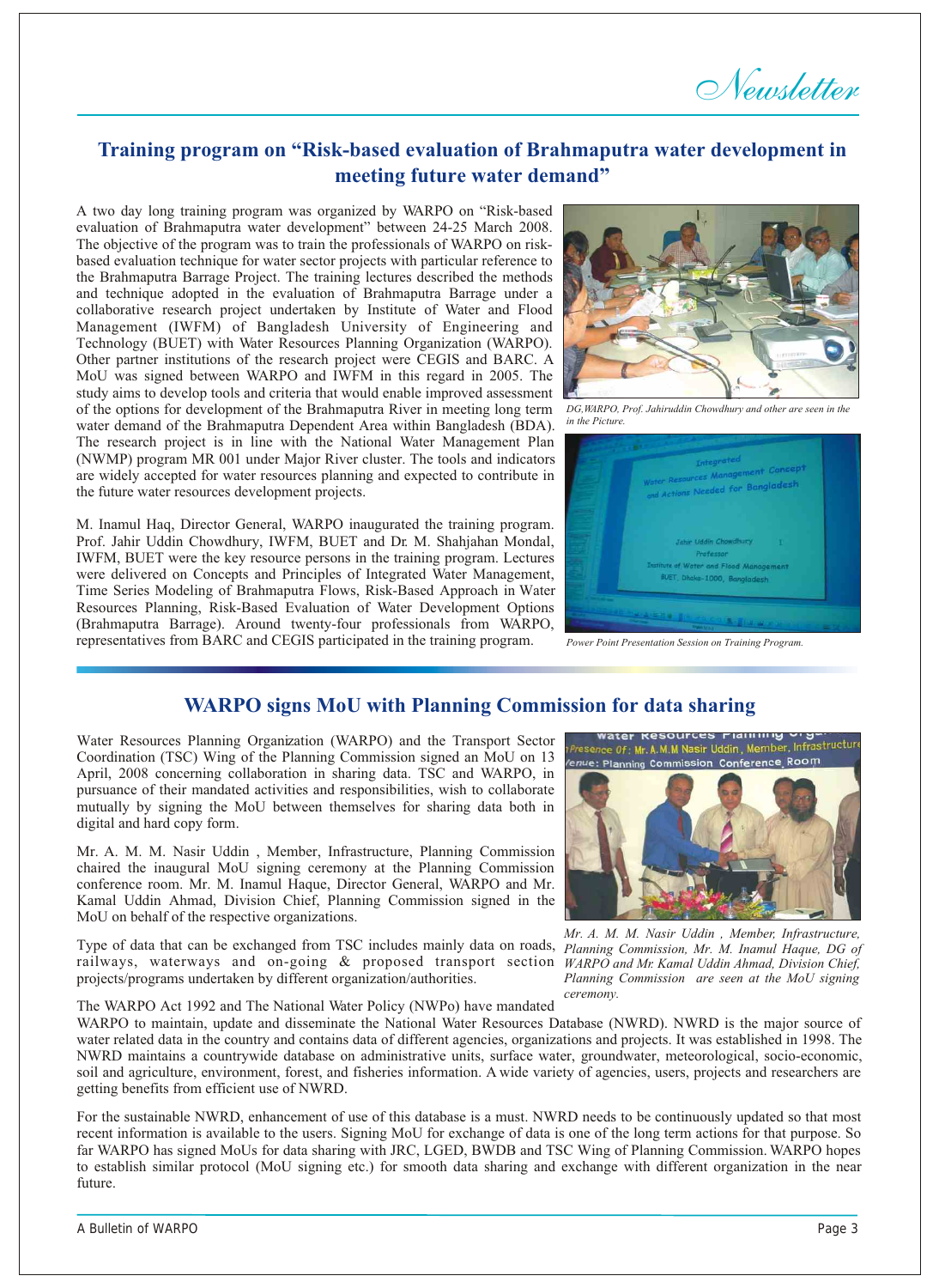

## **KOICA Training on Hydro-Infra Development and Management (Bangladesh)**

A sixteen days (13 March - 28 March, 2008) international training on *"Hydro-Infra Development and Management (Bangladesh)"* organized by Korean International Cooperation Agency (KOICA) was held at K-water Academy Daejeon, Korea. A total of fifteen (15) government official including ten (10) officials from Bangladesh Water Development Board (BWDB), three (3) officials from Water Resources Planning Organization (WARPO), one (1) official from Ministry of Water Resources (MoWR) and one (1) official from River Research Institute (RRI) attended the training. Mr. Akhter Hossain Bhuiya**,** Secretary; Mr. Abu Taher Amanullah, Principal Scientific Officer and Mr Mohammad Alamgir, Senior Scientific Officer attended in the training from Water Resources Planning Organization.

The course consisted of a formal orientation including Welcoming Reception, Video Presentation on Korea and KOICA's Activities, Class on Korea's *Participants of Hydro-Infra Development and*  Culture, Society and its Language, Presentation on daily life in Korea, Seoul *Management (Bangladesh) training course.* 



*Mr. Akhter Hossain Bhuiya , Secretary and Mr. Abu Taher Amanullah , Principal Scientific* 

*Officer of WARPO, receiving certificate from Director ,K-Water Academy.*





*Mr Mohammad Alamgir, Senior Scientific Officer of WARPO shown in presentation and discussion session.*

City Excursion including outdoor practice, etc. The class room lecture divided into five major sessions namely: Session I: Introduction to Water Resources and Investigation; Session II: Water Resources Development; Session III: Water Use and Management; Session IV: Water Management Applications; and Session V: Presentation and Discussion.

Apart from class lecture the participants also attended in a number of site visits i.e. : Hydrologic Observation Station; Groundwater Monitoring Site ; Nakdong River Estuary Barrage ; Hwabuk Dam Construction Site; Water Resources Operation Center (WROC); Gumi Multi-Regional Water Supply Facilities ; Ulsan Multi-Regional Water Supply Facilities etc.

The course ended with distribution of certificate to the participant by Director, K-Water Academy followed by a formal closing ceremony. The organizer as well as the participants expressed their hopes to effective implementation of the shared knowledge in the respective fields of both the countries.

## **Water Boards in Netherlands**

Netherlands is geographically a low-lying country and a large river delta at the mouth of several major rivers. Most of the lands lie below sea level  $\&$  was reclaimed from the sea by inhabitants over the time. Netherlands is historically associated with water management. The country is divided in water districts, governed by a water board. Dutch water boards are one of the oldest democratic entities in the world. At present the number of water board is 26, covering the whole country. Approximately 11000 people are working in the water boards. In 1850 there were about 3500 Water Boards.

Water Boards are decentralized public authorities with legal tasks and a self supporting financial system. Water Boards are based on the Dutch Constitution and their responsibilities are elaborated in Water Boards Act(1995).

Water Boards have: i) General Administrative Body ii) Executive Board and III) *In front of Water Board Noorderkwartier* Chairperson. The members of General Administrative Body are selected from

Residents, Farmers, Tenant farmers, House owners, Businessmen, Industry , Institutions. The members are elected for 4 years as individuals, not party representatives. The members of the Executive Board are Land owners, House owners and Businessmen . General Administrative Body elects the members of the Executive Board among its members. The government appoints the Chairperson for 6 years. Importance & financial contribution decide how many representatives each category may delegate.

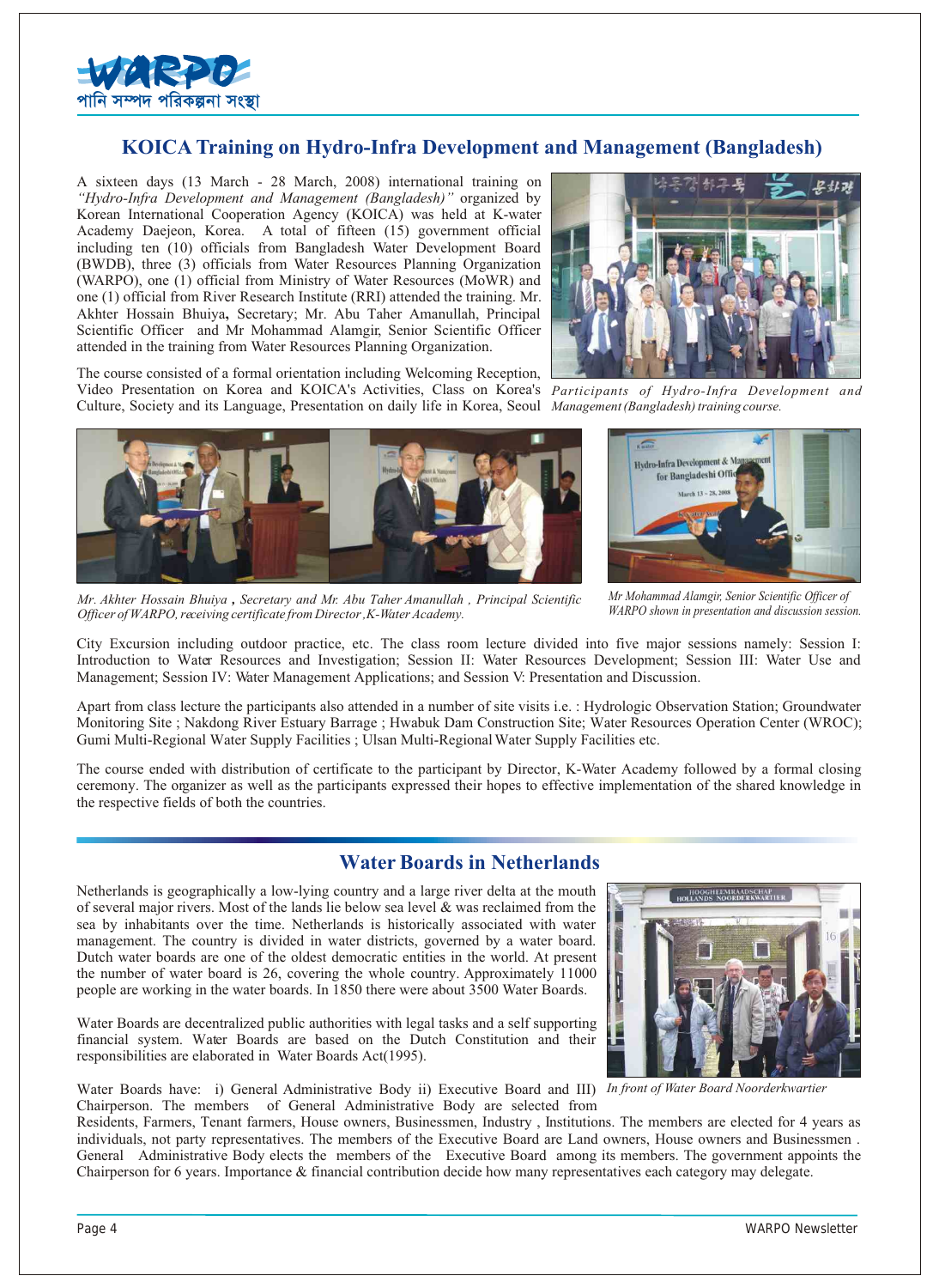*Newsletter*

#### **Water Boards in Netherlands (Cont.)**

Water Boards are responsible for: i) management & maintenance of water barriers: dunes, dikes, quays, levees etc . ii) management & maintenance of waterways. iii) maintenance of surface water quality through water treatment. Water Boards are not responsible for drinking water & sewage system. Each water board has taxing authority. The central govt. only contributes to the cost of constructing & maintaining the water barriers & main waterways. Operational tasks include the maintenance of flood defense structures, planning, licensing discharges, operating waste water treatment plants & maintenance of water infrastructure.

## **WARPO-representative participated in Challenge Program on Water and Food-Indo-Gangetic Basin (CPWF-IGB) Stakeholders Workshop-2007**

An International Stakeholders Worksop-2007 on "Challenge Program on Water and Food, Indo Gangetic Basin, was organized by CGAIR-ICAR-BARC-IRRI from 27-28 February 2008 in Bangladesh, at BARC Seminar Hall, Farmgate, Dhaka. The objective of the Worksop was to strengthen the stakeholder participation in Challenge Program on Water and Food (CPWF) activities in Indo Gangetic Basin, Synthesis of water related activities of CP & non-CP funded projects, strengthening network of partners to develop a regional alliance and dissemination and scaling up of CPWF projects outputs in IG Basin. The workshop was attended by the participants from India, Pakistan, Bangladesh, Sri-Lanka, Nepal of CGAIR, ICAR-IWMI, IRRI & BARC, BWDB, WARPO, BARI, BRRI, BADC etc. Mr. Md.Shahjahan, Director (Technical), WARPO, MoWR, participated in all the two



*Mr. Md. Shahjahan, Director WARPO (2nd from right) and others are seen in the picture*

days technical sessions of the workshop. On the same Venue, Inception Meeting of the CPWF-IWMI Basin Focal Project on the Indo-Gangetic Basin, was also held on 26-02-2008. This meeting was also attended by CPWP-IGB stakeholders workshop participants. The main objectives of the project are to have an assessment of the water poverty, agricultural productivity, institution; and policy changes and disseminate this new synthesised knowledge through policy advocacy and improved knowledge sharing mechanism. This meeting was coordinated by Mr. Peter G. McCornick, IWMI, Director, Asia.

## **Ongoing Activity of RETA Supporting IWRM (Bangladesh) Project**

To stimulate the adoption of a more strategic and sustainable approach to water resource development, ADB with financial support from the Government of the Netherlands, has prepared Technical Assistance (TA) to promote effective and efficient preparation of Integrated Water Resource Management (IWRM) plans.

The overall objective of the RETA Supporting IWRM (Bangladesh) Project is to facilitate and strengthen effective implementation processes of IWRM as outlined in the policy, plan and programs while meeting the World Summit on Sustainable Development (WSSD) commitments of the Government. Specific objectives include:

- (i) Operationalizing the functions of NWRC and ECNWRC for periodic review and guidance on sector policy, plan, and program formulation and implementation;
- (ii) Identifying operational gaps of National Water Policy and supporting specific actions to address those gaps;
- (iii) Strengthening the National Water Management Plan (NWMP) and its implementation process with better alignment with the Government's National Poverty Reduction Strategy (NPRS) with effective and monitorable indicators;
- (iv) Reviewing the performance of BWDB reforms and further steps to enhance their effectiveness;
- (v) Advising on the preparation process of comprehensive National Water Act;
- (vi) Support operationalizing essential roles of WARPO as identified in the Organizational Development Plan (ODP) of WARPO;

The duration of the project is 18 months. Implementation of the project was started from August, 2008 and it will be completed by January, 2009. The overall physical progress of the project is about 45% upto March 2008. Present ongoing works are review & identification of laps & gaps of NWPo, NWMP, Bangladesh Water Use Act & Water Resources Planning Act , review of data system & recommendations (WARPO & BWDB) and review and analyses of water tariffs and recovery. 1st Steering Committee meeting of RETA Supporting IWRM (Bangladesh) Project was held on 30 March, 2008 at MoWR under the chairmanship of the Secretary , MoWR. A proposal for a Legal Expert has been sent to the Asian Development Bank(ADB) by the TA Team to assist them in the preparation of draft Bangladesh Water Use Act.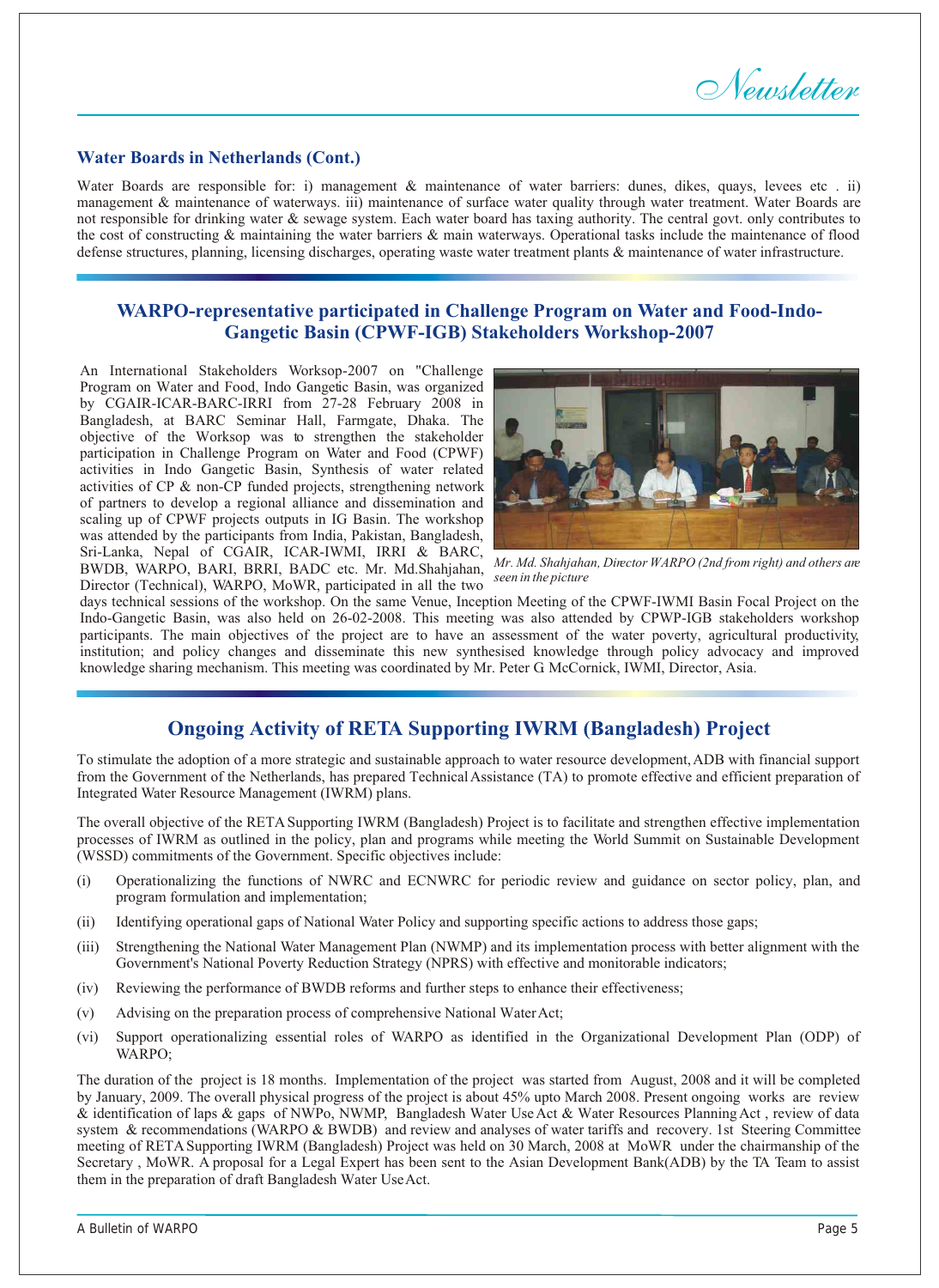

#### *from page-1*

Signing Ceremony on Second Twinning Arrangement in between Govt. of Peoples Republic of Bangladesh and the Royal Netherlands Government (from page 1)

Action 1: BWDB ACT 2000 Action 2 : Five Year Plan of BWDB Action 3 : Accounting and Financial Management of BWDB Action 4 : Human Resources Development (HRD) Action 5 : BWDB Services and Revenues Action 6: O & M of BWDB projects Action 7: Performance Evaluation of BWDB

Preparation of Organizational Development Plan (ODP) of WARPO focusing Mission, Vision, Development of Clearing House Criteria for Water Sector Projects, Human Resource Development Plan, Updating of WARPO NWRD Plan, Development of Monitoring and MIS etc.

#### **Objective of New Twinning Arrangement**

The objectives of joint efforts and actions under the twinning arrangement are to:

- i. Provide taking into account the policy framework for the bilateral development cooperation relation, a long term basis for inter-agency/institutional collaboration in the management sector;
- ii. support the ongoing transformation process in the water sector of Bangladesh, with an emphasis on multidisciplinary cooperation, management structures, policy development and implementation, and division of tasks and responsibilities in the public sector between government bodies (i.e Bangladesh Water Development Board- Water Resources Planning Organization) and local water management organizations
- iii. Strengthening capacities in the field of integrated approaches for planning, implementation and maintenance of water and coastal resources and water related infrastructure, including sharing knowledge in trans boundary river management.

Under the present agreement, cooperation can take among others, the following:

Informal exchange of views, supported by regular twinning meetings with participants members of the side Rijkswaterstaat and member of the side of BWDB and WARPO

Training, seminars for specific target groups which can not otherwise be accommodated by WMIP

Traineeships for individuals or small groups, which can be facilitated under this twinning arrangement

Exchange of researchers\research works on applied research works on all aspects of BWDB and WARPO activities, which can be facilitated under this twinning arrangement

Cooperation between institutes in both countries, related to BWDB\WARPO and Rijkswaterstaat, to identify subjects in the field of knowledge sharing which are important for water management

## **First National Haor Conference**

The First National Haor Conference was held on 6th & 7th March 2008 at Engineer's Institute of Bangladesh organized by first national hoar conference convenor committee. The main by word of the conference was to establish a National Policy for the protection of natural environment of haor and the livelihood of the local people of haor area. Many high level officials of the government, NGO's, the media people, stakeholders of the haor orient districts came to Dhaka to attend this very harmonized 2 day long conference. Seminars, discussion sessions, work plan delineation and a rally were organized to accomplish the maxim of the conference.

Mr. M. Inamul Haque, Director General, WARPO presented an essay paper on "Review of the Haor Policy" in the seminar session. Dr. Nilufa Islam, PSO (Environment, Forest & Fisheries), Nahid Sultana, SO (Soil) and Md. Jahid Hossain, SO (Ground Water) also joined the conference from WARPO.



*Mr. M. Inamul Haque DG, WARPO delivering his presentation on the First National Haor Conference*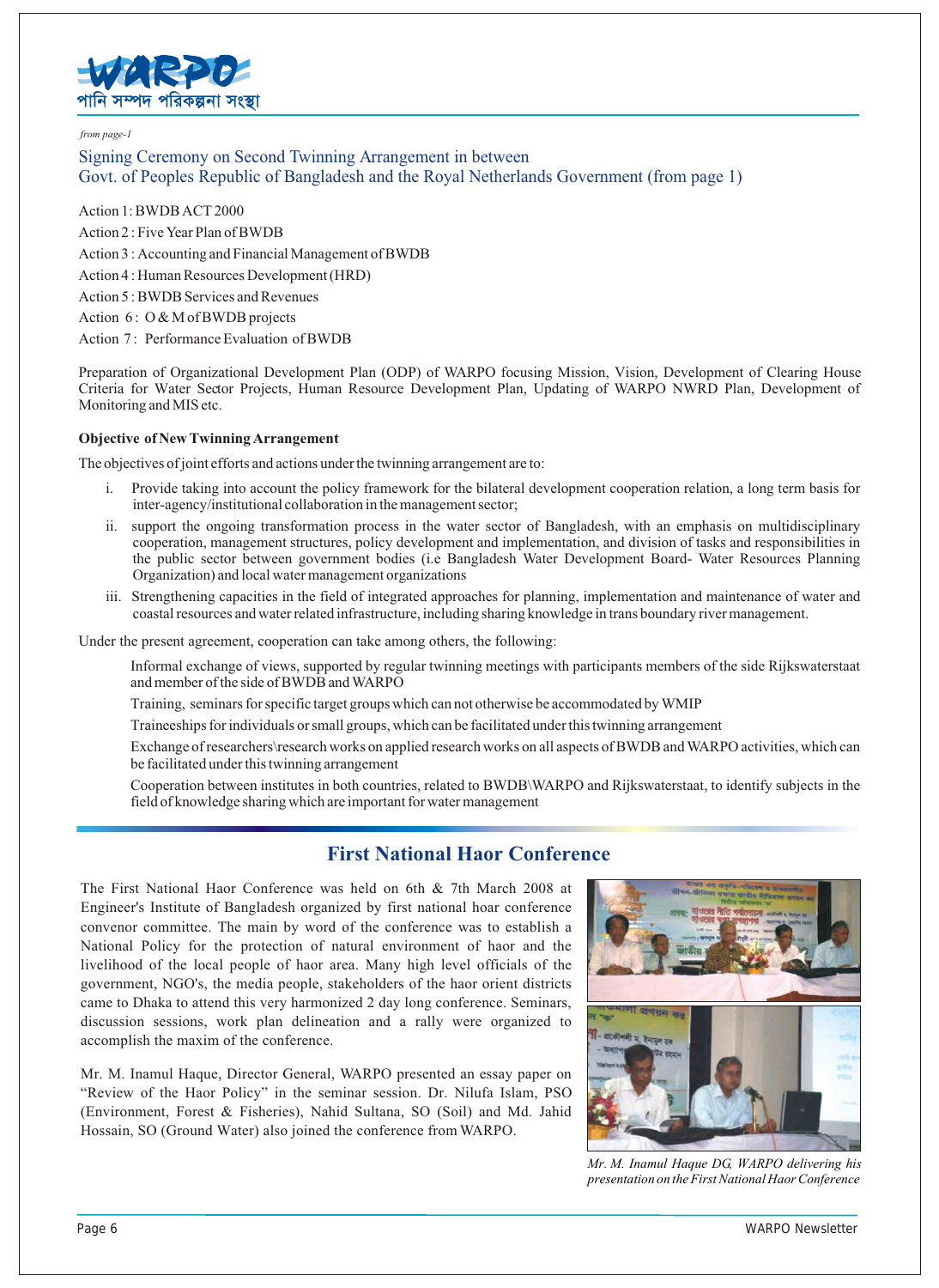# *Newsletter*

# **Water Resources/ Disaster Management**

#### **Overview**

There are many people in developing countries like Bangladesh who are unable to even secure safe drinking water. It should take a comprehensive approach to solving water resource problems in developing countries by considering such issues as irrigation, flood control, and the aquatic environment. It should also actively support disaster-prevention schemes to lessen the effect that disasters have on aggravating poverty and disrupting lives.

Around the world, explosive population growth and economic development have exacerbated and expanded the range of water-related problems, such as shortages of supply and pollution.

Today, one-third of the world's population faces a water shortage and more than 1 billion lack access to clean drinking water. Moreover, contaminated water is believed to be responsible for 80% of the illnesses that occur in developing countries, and every eight seconds a child dies of a water-borne disease. Floods and food shortages caused by unfairly distributed water supplies are also among the numerous water resource problems confronting developing countries. This situation requires urgent international attention, and the global response to it has intensified in recent years.

In the past, support for disaster prevention was addressed principally by reinforcing dams and other physical structures. Recently, however, a combined approach that incorporates nonphysical measures, such as disaster warning systems, has gained greater importance. In addition, Government should address the weaknesses in disaster-prevention administration by focusing on community-based prevention strategies and strengthening the capacity of residents to deal with natural disasters on their own.

#### **Targets for Water Management:**

**1. Promoting integrated water resource management** 

-Comprehensively address such problems as flood control, irrigation, and the aquatic environment.

**2. Ensuring efficient and sustainable supplies of safe water** 

-Provision of safe and stable access to clean water, especially for the poor and socially vulnerable.

**3. Improving flood control to protect lives and property** 

-Considers the importance of both physical and institutional infrastructure,

implementation. Balanced flood control measures that address the river basin as a whole, both upriver and downriver.

**4. Conserving the water environment** 

-Comprehensive, integrated approach to the maintenance of the aquatic environment by encouraging effective use of the world's limited water resources while promoting sustainable development.

#### **Targets for Disaster Management:**

**1. Social and economic development incorporating a disaster-prevention perspective** 

-Sustainable development that includes adequate measures to reduce preexisting risks and prevent new ones.

#### **2. Disaster risk awareness**

-To spread disaster risk awareness in developing countries at the national, district, and community levels through a number of programs, including the creation of local hazard maps.

#### **3. Integrated disaster-prevention plans**

-Supports the creation of integrated disaster-prevention master plans that consider disaster risk and prevention awareness, capacity building for administrative disaster-prevention systems, revision of pertinent laws, and strengthening of disaster response capabilities. It also supports the formulation of action plans to carry out the master plan.

**4. Empowering the citizenry through assistance based on a human security perspective**

-In developing countries where governmental disaster response capabilities are insufficient, the establishment of community-based disasterprevention policies is essential. Accordingly, Government should work to strengthen the disaster-prevention capabilities of both individuals and their communities and to link these local efforts with those of their national government.



#### **Water Related Major Disasters**





#### **Congratulation to Sharmin**

Our heartiest congratulation to **Sharmin Ranisha (Dristy)** for her succssful achievement in the Primary Scholarship with talentpul for the year 2007 from 41 No. Khash Kawlia Chawddo Roshi Primary School, Chowhali, Sirajgonj. She is daughter of Mrs. Momtaz Begum and Mr. Delower Hossain, Stenotypist, Water Resources Planning Organization (WARPO), Ministry of Water Resources. Sharmin wants to bless from all.